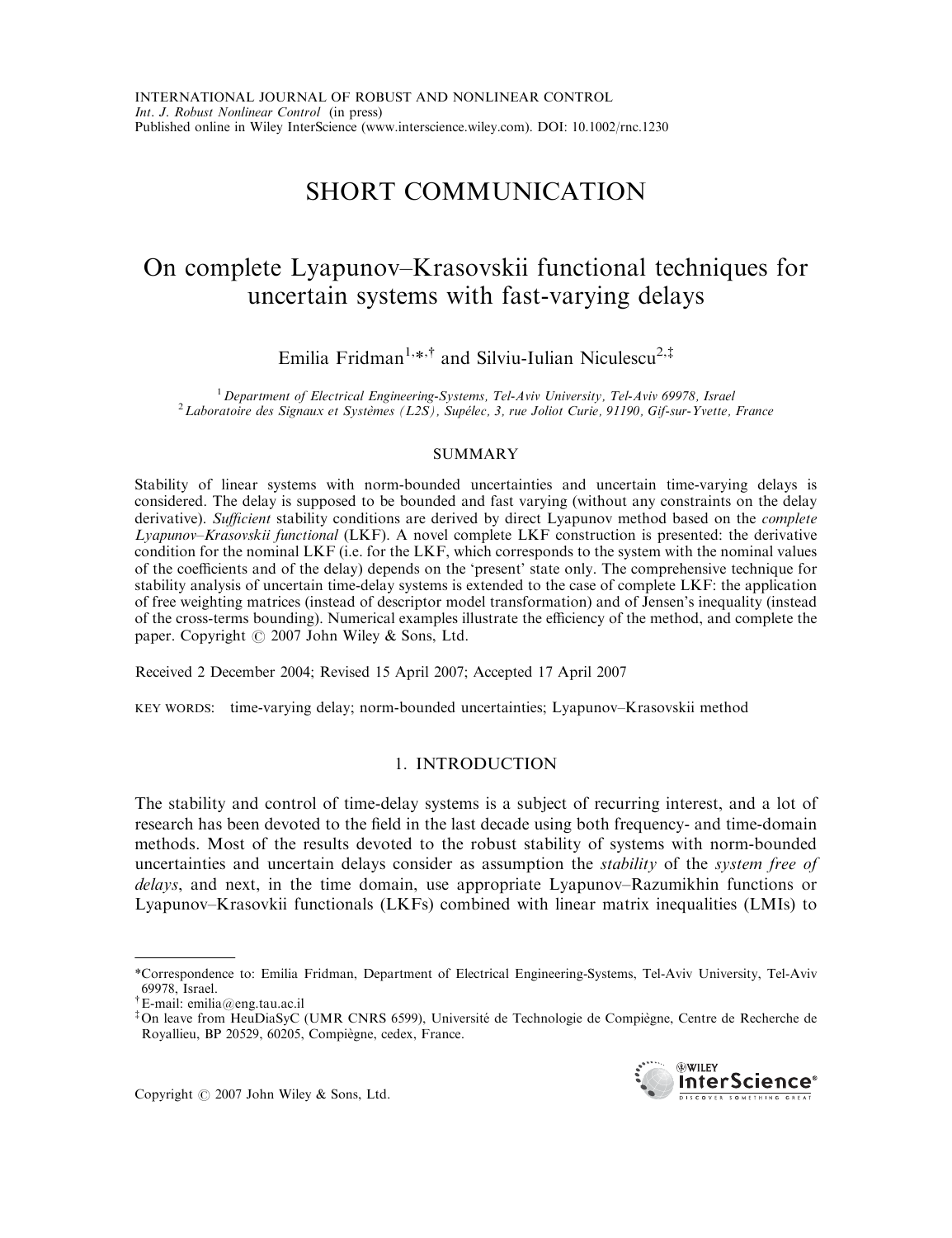derive some bounds on the delay values  $\mu$  (finite), such that the uncertain system will be stable for all delays intervals of the form  $[0, \mu]$ . Without any loss of generality, we can define such a case as stability characterization of *uncertain 'small' delays* (see, for instance, the results of  $[1-5]$ ).

Next there exist cases (high-speed networks, biological systems, see some examples in [6]) where such an assumption is not realistic, and the procedures and the methods mentioned above fail. In other words, the system free of uncertainty and free of delays is *not* necessarily asymptotically stable, but it may be stable for some 'non-zero' delays. Such a case can be called 'non-small' delays, and the analysis becomes largely more complicated as in the 'small' delays case. As expected, their stability analysis cannot be performed by using simple LKFs [7]. Complete LKF (which corresponds to necessary and sufficient conditions for the stability of the nominal system) should be apzplied to stability analysis in this case. Note that the discretized Lyapunov functional method [7, 8], which gives the sufficient conditions only, cannot always be applied efficiently.

There exist two main methods for robust stability of uncertain linear systems: *direct* Lyapunov method and input–output approach to stability [7]. The direct Lyapunov method via complete LKF has been developed in the case of known constant delays and norm-bounded uncertainties [9, 10], or in the case of uncertain 'non-small' delays and known coefficients [11, 12]. Robust stability of uncertain systems with 'non-small' delay has been analysed also via input–output approach to stability [7, 13]. However, only direct Lyapunov method can be applied to the problems, where the knowledge of the initial function is important (see e.g. [14] for application of LKF to the estimate on the domain of attraction of the nonlinear system, modelled as a linear uncertain system).

In [9, 11], the complete LKF was constructed for the uncertain system, which did not explicitly depend on the bounds of the uncertainties. As a result, the conditions were rather complicated, and induced some conservatism. In the case of constant delay and uncertain system matrices, a less conservative condition was obtained by inserting a cross-term into the derivative of LKF in [10].

Recently, a new construction of complete LKF for stability analysis of systems with nonsmall delays was suggested [12]: to a nominal LKF, which is appropriate to the nominal system (with nominal delays), the additional terms are added. These terms correspond to the perturbed system and they vanish when the delay uncertainties approach 0. Unlike the existing complete LKFs (see e.g.  $[9, 11, 15-17]$ ), the derivative of the complete nominal LKF of  $[12]$  along the trajectories of the nominal system depended on the state and the state derivative which allowed a less conservative treatment of the delay perturbation.

To the best of our knowledge, the stability of the systems with both, norm-bounded uncertainties and uncertain non-small delays, has not been studied yet via complete LKF. In the present paper we extend the construction of [12] to the systems with uncertain coefficients. Different from the existing papers on robust stability *via* complete LKF  $[9-12]$ , the derivative of the present nominal LKF along the trajectories of the nominal system depends on the present state only. We extend to the case of complete LKF the comprehensive technique for stability analysis of uncertain time-delay systems: free weighting matrices [18] (instead of model transformation) and application of Jensen's inequality [7] (instead of the cross-terms bounding). The terms depending on  $\dot{x}(t)$  are inserted into the derivative of LKF by application of a certain free weighting matrices (which is equivalent to the descriptor model transformation).

The remaining paper is organized as follows: Section 2 is devoted to the problem statement. The robust stability analysis is presented in Section 3. Next, numerical examples illustrate the efficiency of the method in Section 4, and some concluding remarks end the paper.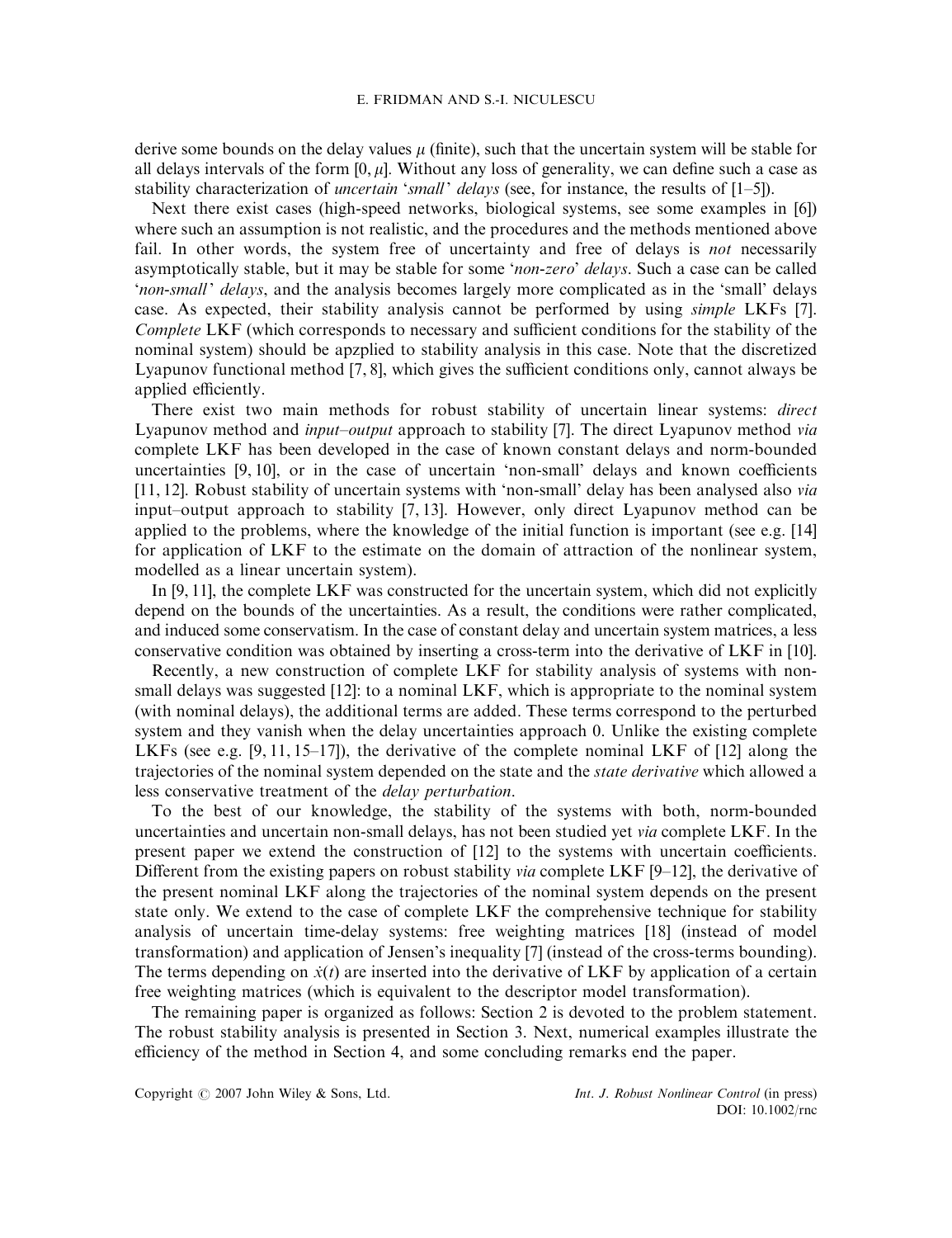### COMPLETE LYAPUNOV–KRASOVSKII FUNCTIONAL

Notation

Throughout the paper the superscript 'T' stands for matrix transposition,  $\mathcal{R}^n$  denotes the n dimensional Euclidean space with vector norm  $|\cdot|$ ,  $\mathcal{R}^{n \times m}$  is the set of all  $n \times m$  real matrices, and the notation  $P > 0$ , for  $P \in \mathcal{R}^{n \times n}$  means that P is symmetric and positive definite. The symmetric elements of the symmetric matrix will be denoted by  $*$ .

## 2. PROBLEM FORMULATION

We consider the following linear system with uncertain coefficients and an uncertain timevarying delay  $\tau_1(t)$ :

$$
\dot{x}(t) = (A_0 + H\Delta E_0)x(t) + (A_1 + H\Delta E_1)x(t - \tau_1(t))
$$
\n(1)

where  $x(t) \in \mathcal{R}^n$  is the system state,  $A_0$ ,  $A_1$ ,  $H$ ,  $E_0$ , and  $E_1$  are constant matrices of appropriate dimensions and  $\Delta(t)$  is a time-varying uncertain matrix that satisfies

$$
\Delta^{\mathrm{T}}(t)\Delta(t) \leqslant I\tag{2}
$$

The uncertain delay  $\tau_1(t)$  is supposed to have the following form:

$$
\tau_1(t) = h_1 + \eta_1(t) \tag{3}
$$

where  $h_1 > 0$  is a nominal constant value, and  $\eta_1$  is a time-varying piecewise continuous perturbation satisfying  $|\eta_1| \leq \mu_1$ , where  $\mu_1$  is a known upper bound.

As suggested in [12] we consider the following form of LKF:

$$
V = V_{\rm n} + V_{\rm a} \tag{4}
$$

where  $V_n$  is a nominal complete LKF which corresponds to the necessary and sufficient conditions for stability of the nominal system:

$$
\dot{x}(t) = A_0 x(t) + A_1 x(t - h_1)
$$
\n(5)

and  $V_a$  consists of additional terms and depends on  $\mu_1$ , H, and  $E_j$  ( $j = 0, 1$ ) and  $V_a \rightarrow 0$  for  $\mu_1 \to 0, H \to 0, E_i \to 0$ . The latter will guarantee that if the conditions for the stability of the nominal system are feasible, then the stability conditions for the perturbed system will be feasible for small enough delay perturbations and norm-bounded uncertainties.

# 3. ROBUST STABILITY VIA COMPLETE NOMINAL LKF

#### 3.1. Complete LKF for the nominal system

We assume that the nominal system (5) is asymptotically stable. Then [17] there exists the nominal complete LKF  $V_n(x_t)$  such that  $V_n(x_t) \ge \varepsilon |x(t)|^2$ ,  $\varepsilon > 0$  and along the trajectories of the nominal system (5):

$$
\dot{V}_{\text{n}} = -x^{\text{T}}(t)W_0x(t) \tag{6}
$$

Copyright  $\odot$  2007 John Wiley & Sons, Ltd. Int. J. Robust Nonlinear Control (in press)

DOI: 10.1002/rnc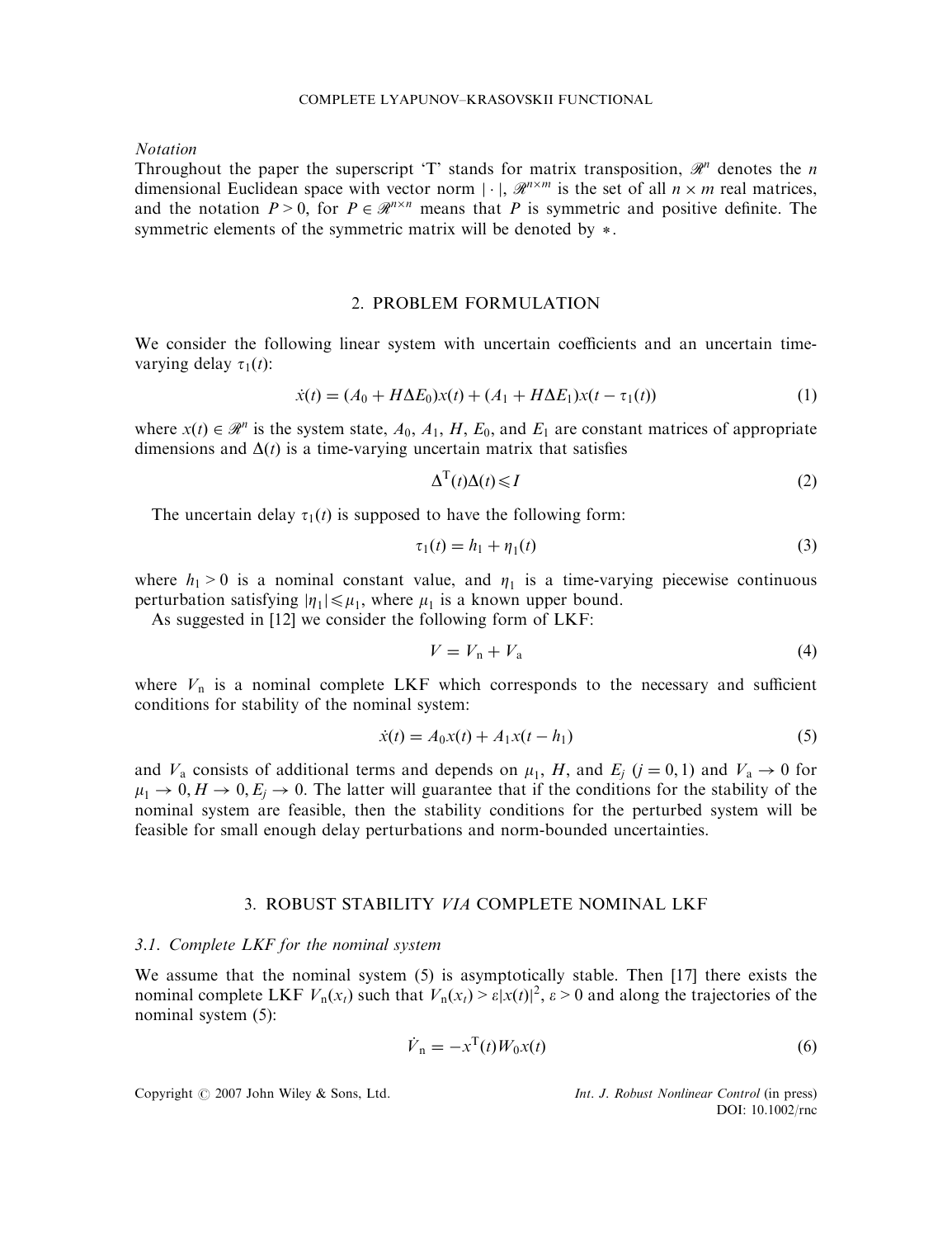It has the following form:

$$
V_{n}(\phi) = \phi^{T}(0)U(0)\phi(0) + 2\phi^{T}(0)\int_{-h_{1}}^{0} U^{T}(h_{1} + \theta)A_{1}\phi(\theta) d\theta
$$

$$
+ \int_{-h_{1}}^{0} \int_{-h_{1}}^{0} \phi^{T}(\theta_{2})A_{1}^{T}U(\theta_{2} - \theta_{1})A_{1}\phi(\theta_{1}) d\theta_{1} d\theta_{2}
$$
(7)

where

$$
U(\theta) = \int_0^\infty K^{\mathrm{T}}(t)W_0K(t+\theta) \,\mathrm{d}t, \quad \theta \in R \tag{8}
$$

Here  $K(t)$  is a fundamental matrix associated with the nominal system (5), i.e.  $K(t)$  is an  $n \times n$ -matrix function satisfying

$$
\dot{K}(t) = A_0 K(t) + A_1 K(t - h_1), \quad t \ge 0
$$
\n(9)

with the initial condition  $K(0) = I$  and  $K(t) = 0$  for  $t < 0$ .

The matrix  $U(\theta)$  satisfies the following differential equation and boundary value condition:

 $\dot{U}(\theta) = U(\theta)A_0 + U(\theta - h)A_1, \quad \theta \geq 0$ 

$$
W_0 + U(0)A_0 + A_0^{\mathrm{T}}U(0) + U^{\mathrm{T}}(h)A_1 + A_1^{\mathrm{T}}U(h) = 0
$$
\n(10)

Denote  $V(\theta) = U^{T}(-\theta + h) = U(\theta - h)$ ,  $\theta \ge 0$ . Then (10) can be represented in the form of the following boundary value problem for ordinary differential equations:

$$
\dot{U}(\theta) = U(\theta)A_0 + V(\theta)A_1
$$
\n(11a)

$$
\dot{V}(\theta) = -A_1^{\mathrm{T}} U(\theta) - A_0^{\mathrm{T}} V(\theta), \quad \theta \ge 0 \tag{11b}
$$

$$
-W_0 = U(0)A_0 + A_0^{\mathrm{T}}U(0) + V(0)A_1 + A_1^{\mathrm{T}}U(h)
$$
\n(11c)

$$
V(h) = U(0) \tag{11d}
$$

For computation of  $U(\theta)$  one can apply Kronecker products of matrices (see e.g. [12, 19]). We remind that given  $n \times m$  matrix A with elements  $a_{ij}$ ,  $1 \le i \le n$ ,  $1 \le j \le m$ , and  $p \times q$  matrix B, their Kronecker product  $A \otimes B$  is the  $np \times mq$  matrix with the block structure

| $A \otimes B =$ |  | $\begin{bmatrix} a_{11}B & \dots & a_{1m}B \end{bmatrix}$ |  |
|-----------------|--|-----------------------------------------------------------|--|
|                 |  |                                                           |  |
|                 |  | $[a_{n1}B \ldots a_{nm}B]$                                |  |

The stack of A is the vector formed by stacking the columns of A into  $nm \times 1$  vector

$$
A^{S} \triangleq [a_{11} \ldots a_{n1} a_{12} \ldots a_{n2} \ldots a_{m1} \ldots a_{mn}]^{T}
$$

The following holds  $(ABD)^S = (D^T \otimes A)B^S$ .

Copyright  $\odot$  2007 John Wiley & Sons, Ltd. Int. J. Robust Nonlinear Control (in press) DOI: 10.1002/rnc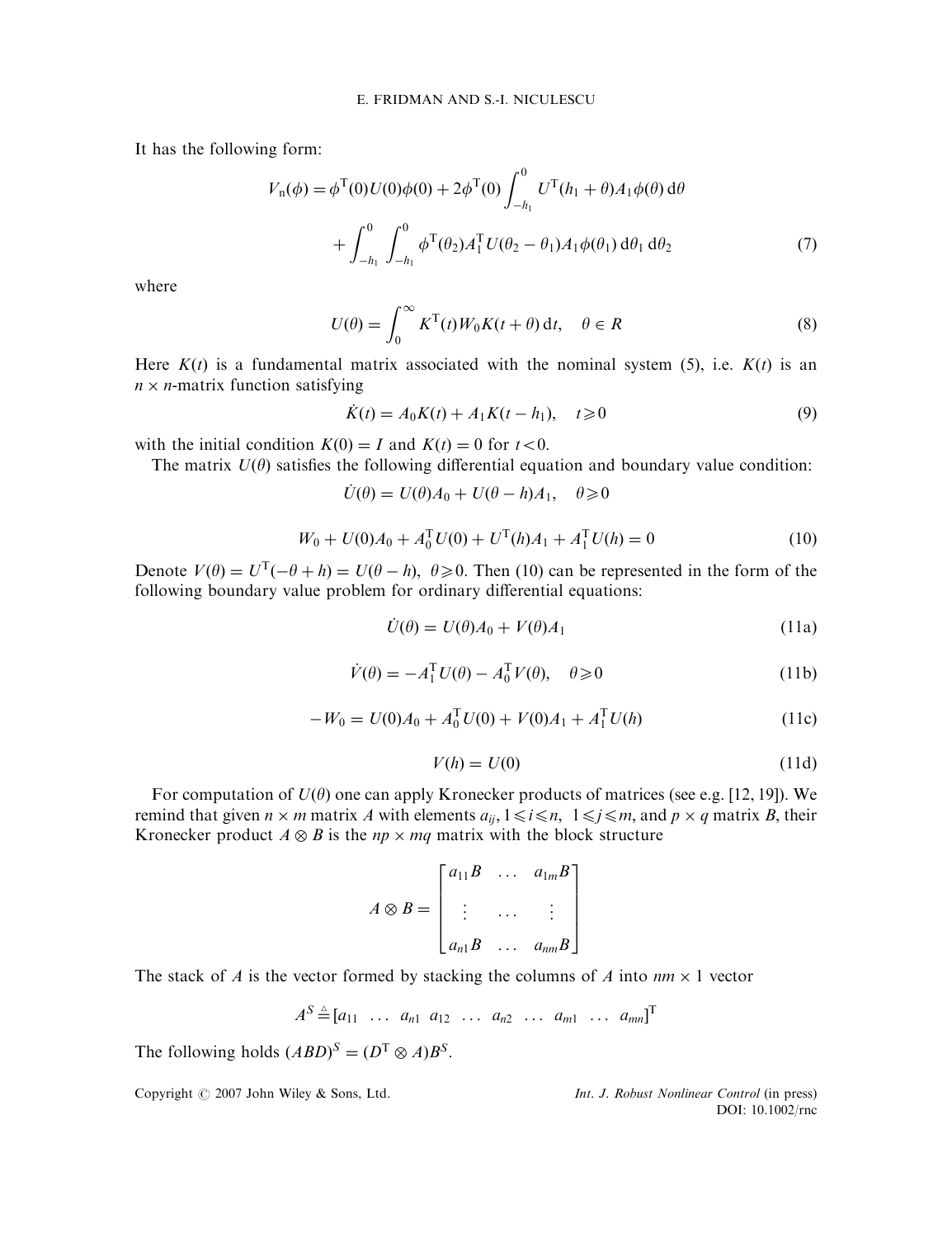Representing  $(11)$  in the form

$$
\begin{bmatrix} \dot{U}^{S}(\theta) \\ \dot{V}^{S}(\theta) \end{bmatrix} = \mathscr{A} \begin{bmatrix} U^{S}(\theta) \\ V^{S}(\theta) \end{bmatrix}
$$
 (12a)

$$
\mathscr{A} = \begin{bmatrix} A_0^{\mathrm{T}} \otimes I_n & A_1^{\mathrm{T}} \otimes I_n \\ -I_n \otimes A_1^{\mathrm{T}} & -I_n \otimes A_0^{\mathrm{T}} \end{bmatrix}
$$
(12b)

$$
\begin{bmatrix} -W_0^S\\0_{n^2\times 1} \end{bmatrix} = \mathscr{B} \begin{bmatrix} U^S(0)\\V^S(0) \end{bmatrix}
$$
 (12c)

$$
\mathscr{B} = \begin{bmatrix} (A_0^{\mathrm{T}} \otimes I_n) + (I_n \otimes A_0^{\mathrm{T}}) & A_1^{\mathrm{T}} \otimes I_n \\ I_{n^2} & 0_{n^2 \times n^2} \end{bmatrix} + \begin{bmatrix} I_n \otimes A_1^{\mathrm{T}} & 0_{n^2 \times n^2} \\ 0_{n^2 \times n^2} & -I_{n^2} \end{bmatrix} e^{\mathscr{A}h} \tag{12d}
$$

and assuming that  $\mathscr B$  is non-singular we finally obtain

$$
U^{S}(\theta) = [I \ 0]e^{\mathscr{A}\theta}\mathscr{B}^{-1}\begin{bmatrix} -W_{0}^{S} \\ 0_{n^{2}\times 1} \end{bmatrix}, \quad \theta \in [0, h]
$$
 (13)

## 3.2. Robust stability analysis

Similar to [11, 12] we represent the perturbed system in the form:

$$
\dot{x}(t) = (A_0 + H\Delta E_0)x(t) + (A_1 + H\Delta E_1)x(t - h_1) - (A_1 + H\Delta E_1)\int_{t - h_1 - \eta_1}^{t - h_1} \dot{x}(s) \,ds \tag{14}
$$

Differentiating  $V_n$  along the trajectories of (14), we find

$$
\dot{V}_{n}(x_{t}) = -x^{T}(t)W_{0}x(t) + 2\left[x^{T}(t)U^{T}(0) + \int_{-h_{1}}^{0} x^{T}(t+\theta)A_{1}^{T}U(h_{1}+\theta) d\theta\right]\left[H\Delta\left[E_{0}x(t)\right] + E_{1}x(t-h_{1}) - E_{1}\int_{t-h_{1}-\eta_{1}}^{t-h_{1}} \dot{x}(s) ds\right]
$$
\n(15)

In order to treat effectively the fast-varying delay, we insert into  $\dot{V}_n$  negative quadratic terms, depending on  $\dot{x}(t)$  by adding to  $\dot{V}_n(x)$  the right side of the expression (we follow here the free weighting matrices technique of [18])

$$
0 = 2[x^{T}(t)P_{2}^{T} + \dot{x}^{T}(t)P_{3}^{T}]\xi
$$
\n(16)

where

$$
\xi = -\dot{x}(t) + (A_0 + H\Delta E_0)x(t) + (A_1 + H\Delta E_1)x(t - h_1) - (A_1 + H\Delta E_1)\int_{t - h_1 - \eta_1}^{t - h_1} \dot{x}(s) \,ds
$$

and where  $P_2$  and  $P_3$  are  $n \times n$ -matrices. This is equivalent to descriptor model transformation [4]. We note that in the case of constant delay  $\tau_1 \equiv h_1$ , the matrices  $P_2$  and  $P_3$  may be chosen to

Copyright  $\odot$  2007 John Wiley & Sons, Ltd. Int. J. Robust Nonlinear Control (in press)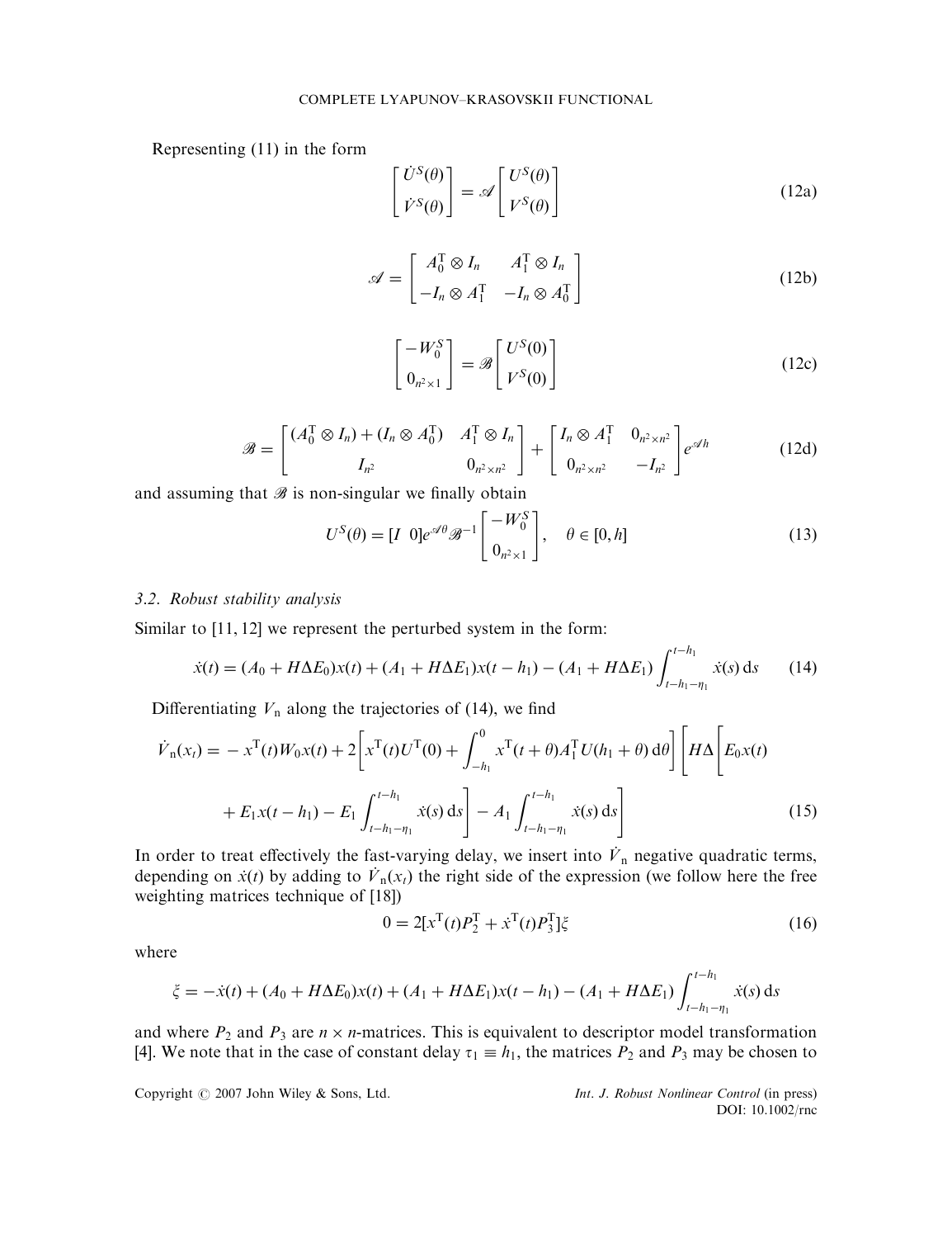be zero. However, these matrices improve the stability analysis of systems with uncertain coefficients (see Example 1).

We have

$$
\dot{V}_{n}(x_{t}) = -x^{T}(t)W_{0}x(t) + \delta + 2[x^{T}(t)P_{2}^{T} + \dot{x}^{T}(t)P_{3}^{T}]] - \dot{x}(t) + A_{0}x(t) + A_{1}x(t - h_{1})]
$$
\n
$$
-2\left[x^{T}(t)(U^{T}(0) + P_{2}^{T}) + \dot{x}^{T}(t)P_{3}^{T}\right]
$$
\n
$$
+ \int_{-h_{1}}^{0} x^{T}(t + \theta)A_{1}^{T}U(h_{1} + \theta) d\theta\right]A_{1} \int_{t - h_{1} - \eta_{1}}^{t - h_{1}} \dot{x}(s) ds
$$
\n(17)

where

...

$$
\delta = 2 \left[ x^{\text{T}}(t) (U^{\text{T}}(0) + P_2^{\text{T}}) + \dot{x}^{\text{T}}(t) P_3^{\text{T}} + \int_{-h_1}^{0} x^{\text{T}}(t + \theta) A_1^{\text{T}} U(h_1 + \theta) d\theta \right] H \Delta \left[ E_0 x(t) + E_1 x(t - h_1) - E_1 \int_{t - h_1 - \eta_1}^{t - h_1} \dot{x}(s) ds \right]
$$
(18)

By applying the standard bounding, for a scalar  $\rho > 0$  the following is obtained:

$$
\delta \leq \rho^{-1} \left[ x^{\mathrm{T}}(t) (U^{\mathrm{T}}(0) + P_{2}^{\mathrm{T}}) + \dot{x}^{\mathrm{T}}(t) P_{3}^{\mathrm{T}} + \int_{-h_{1}}^{0} x^{\mathrm{T}}(t + \theta) A_{1}^{\mathrm{T}} U(h_{1} + \theta) d\theta \right] H
$$
  
\n
$$
\times H^{\mathrm{T}} \left[ x^{\mathrm{T}}(t) (U^{\mathrm{T}}(0) + P_{2}^{\mathrm{T}}) + \dot{x}^{\mathrm{T}}(t) P_{3} + \int_{-h_{1}}^{0} U^{\mathrm{T}}(h_{1} + \theta) A_{1} x(t + \theta) d\theta \right]
$$
  
\n
$$
+ \rho \left[ x^{\mathrm{T}}(t) E_{0}^{\mathrm{T}} + x^{\mathrm{T}}(t - h_{1}) E_{1}^{\mathrm{T}} - \int_{t - h_{1} - \eta_{1}}^{t - h_{1}} \dot{x}^{\mathrm{T}}(s) E_{1}^{\mathrm{T}} ds \right] \left[ E_{0} x(t) + E_{1} x(t - h_{1}) - E_{1} \int_{t - h_{1} - \eta_{1}}^{t - h_{1}} \dot{x}(s) ds \right]
$$
\n(19)

We choose

$$
V(x_t) = V_n(x_t) + V_{a1}(x_t) + V_{a2}(x_t) + V_{a3}(x_t)
$$
  
\n
$$
V_{a1}(x_t) = \int_{t-h_1}^t x^T(s)Sx(s) ds, \quad S > 0
$$
  
\n
$$
V_{a2}(x_t) = \int_{-\mu_1}^{\mu_1} \int_{t+\theta-h_1}^t x^T(s)Rx(s) ds d\theta, \quad R > 0
$$
  
\n
$$
V_{a3}(x_t) = r \int_{-h_1}^0 \int_{t+\theta}^t x^T(s)A_1^T U(h_1 + \theta)U^T(h_1 + \theta)A_1x(s) ds d\theta, \quad r > 0
$$
\n(20)

where  $V_n$  is defined by (7), S, R are  $n \times n$ -matrices and  $r, \rho$  are scalars.

Copyright  $\odot$  2007 John Wiley & Sons, Ltd. Int. J. Robust Nonlinear Control (in press)

DOI: 10.1002/rnc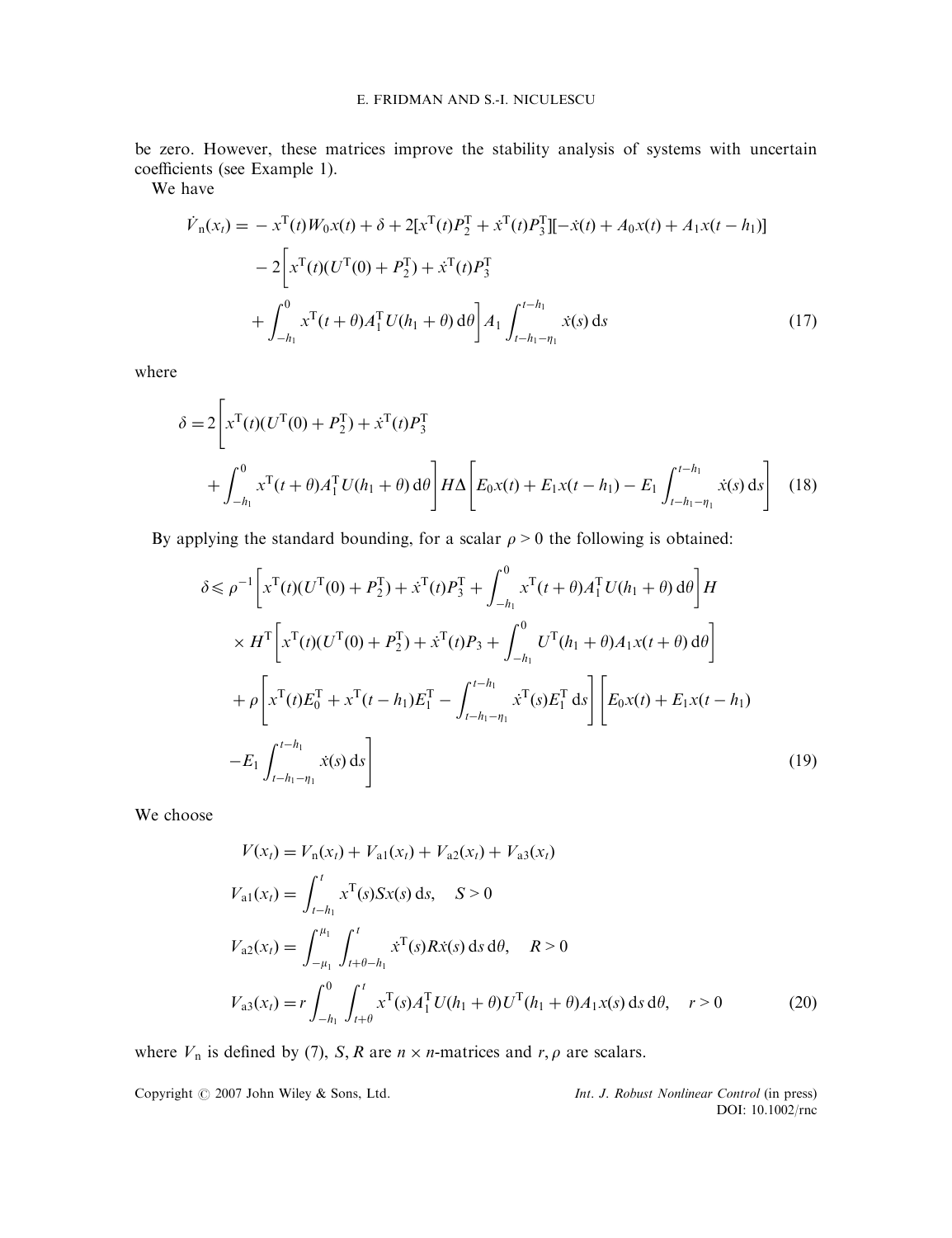Derivative of  $V$  along (14) satisfies the following:

$$
\dot{V} \leq -x^{T}(t)W_{0}x(t) + 2[x^{T}(t)P_{2}^{T}] + \dot{x}^{T}(t)P_{3}^{T}][-\dot{x}(t) + A_{0}x(t) + A_{1}x(t-h_{1})]
$$
\n
$$
-2\bigg[x^{T}(t)(U^{T}(0) + P_{2}^{T}) + \dot{x}^{T}(t)P_{3}^{T} + \int_{-h_{1}}^{0} x^{T}(t+\theta)A_{1}^{T}U(h_{1}+\theta) d\theta\bigg]A_{1}\int_{t-h_{1}-\eta_{1}}^{t-h_{1}}\dot{x}(s) ds
$$
\n
$$
+ \rho^{-1}\bigg[x^{T}(t)(U^{T}(0) + P_{2}^{T}) + \dot{x}^{T}(t)P_{3}^{T} + \int_{-h_{1}}^{0} x^{T}(t+\theta)A_{1}^{T}U(h_{1}+\theta) d\theta\bigg]H
$$
\n
$$
\times H^{T}\bigg[x^{T}(t)(U^{T}(0) + P_{2}^{T}) + \dot{P}_{3}x(t) + \int_{-h_{1}}^{0} U^{T}(h_{1}+\theta)A_{1}x(t+\theta) d\theta\bigg]
$$
\n
$$
+ \rho\bigg[x^{T}(t)E_{0}^{T} + x^{T}(t-h_{1})E_{1}^{T} - \int_{t-h_{1}-\eta_{1}}^{t-h_{1}}\dot{x}^{T}(s)E_{1}^{T} ds\bigg] \bigg[E_{0}x(t) + E_{1}x(t-h_{1}).
$$
\n
$$
-E_{1}\int_{t-h_{1}-\eta_{1}}^{t-h_{1}}\dot{x}(s) ds\bigg] + x^{T}(t)Sx(t) - x^{T}(t-h_{1})Sx(t-h_{1})
$$
\n
$$
+ 2\mu_{1}\dot{x}^{T}(t)Rx(t) - \int_{t-h_{1}-\mu_{1}}^{t-h_{1}+\mu_{1}}\dot{x}^{T}(\theta)Rx(\theta) d\theta + h_{1}rx^{T}(t)A_{1}^{T}\mathcal{A}_{1}x(t)
$$
\n
$$
-r\int_{-h_{1}}^{0} x^{T}(t+\theta)A_{1}^{T}U(h_{1}+\theta)U^{T}(h_{1}+\theta)A_{1}x(t+\theta) d\theta \qquad (21)
$$

where

$$
\mathcal{Q} = \int_{-h_1}^{0} U(h_1 + \theta) U^{\mathrm{T}}(h_1 + \theta) \, \mathrm{d}\theta \tag{22}
$$

Applying further Jensen inequality [7],

$$
\mu_1 \int_{t-h_1-\mu_1}^{t-h_1+\mu_1} \dot{x}^T(\theta) R \dot{x}(\theta) d\theta \ge \eta_1 \int_{t-h_1-\eta_1}^{t-h_1} \dot{x}^T(\theta) R \dot{x}(\theta) d\theta \ge \int_{t-h_1-\eta_1}^{t-h_1} \dot{x}^T(s) ds R \int_{t-h_1-\eta_1}^{t-h_1} \dot{x}(s) ds
$$

$$
h_1 \int_{-h_1}^{0} x^{\mathrm{T}}(t+\theta) A_1^{\mathrm{T}} U(h_1+\theta) U^{\mathrm{T}}(h_1+\theta) A_1 x(t+\theta) d\theta
$$
  
\n
$$
\geq \int_{-h_1}^{0} x^{\mathrm{T}}(t+\theta) A_1^{\mathrm{T}} U(h_1+\theta) d\theta \int_{-h_1}^{0} U^{\mathrm{T}}(h_1+\theta) A_1 x(t+\theta) d\theta
$$

Copyright  $\odot$  2007 John Wiley & Sons, Ltd.

Int. J. Robust Nonlinear Control (in press)<br>DOI: 10.1002/rnc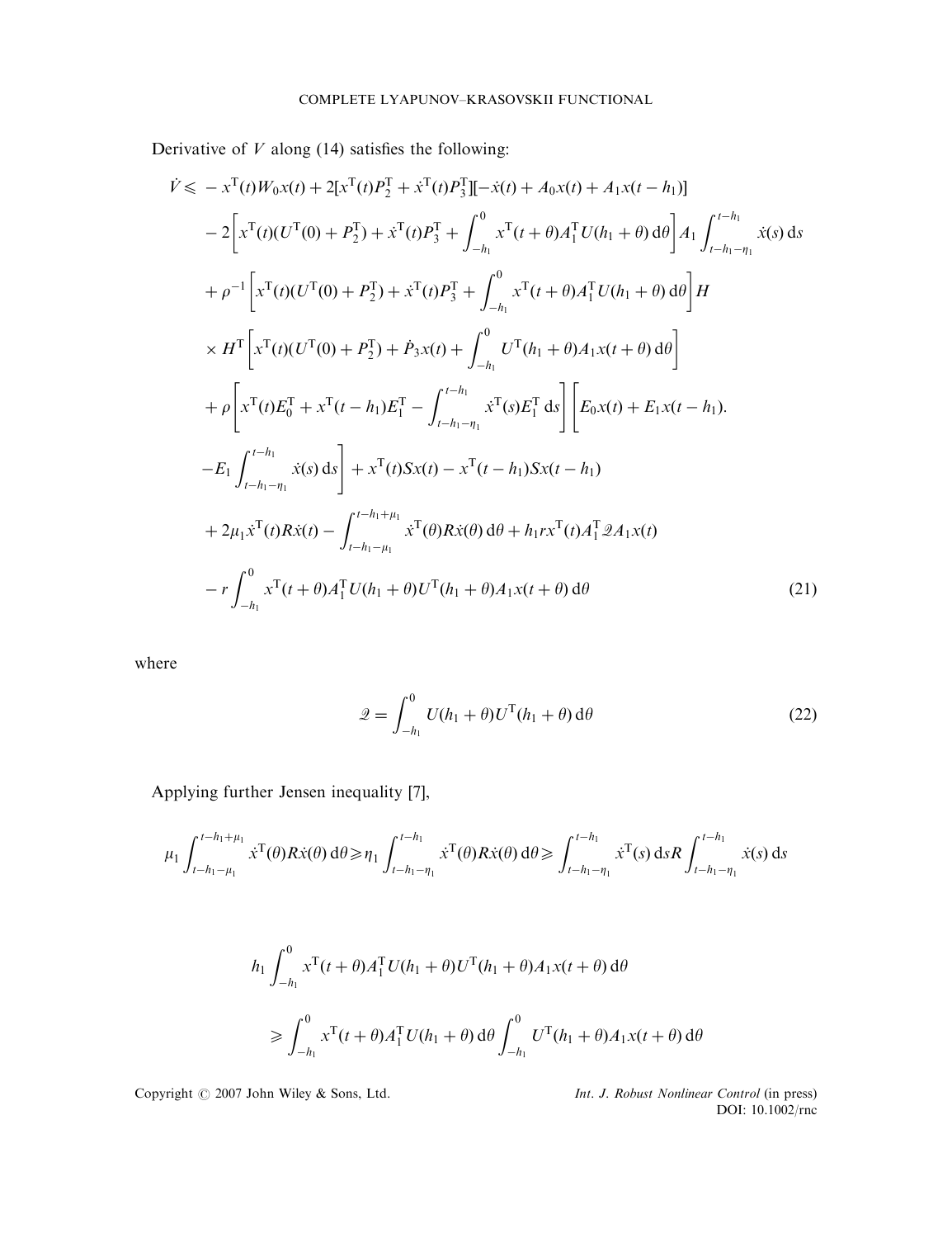we find that

$$
\dot{V} \leq \zeta^{\mathrm{T}} \Phi \zeta + \rho^{-1} \left[ x^{\mathrm{T}}(t) (U^{\mathrm{T}}(0) + P_{2}^{\mathrm{T}}) + x^{\mathrm{T}}(t) P_{3}^{\mathrm{T}} + \int_{-h_{1}}^{0} x^{\mathrm{T}}(t + \theta) A_{1}^{\mathrm{T}} U(h_{1} + \theta) d\theta \right] H
$$
\n
$$
\times H^{\mathrm{T}} \left[ (U(0) + P_{2}) x(t) + \dot{P}_{3} x(t) + \int_{-h_{1}}^{0} U^{\mathrm{T}}(h_{1} + \theta) A_{1} x(t + \theta) d\theta \right]
$$
\n
$$
+ \rho \left[ x^{\mathrm{T}}(t) E_{0}^{\mathrm{T}} + x^{\mathrm{T}}(t - h_{1}) E_{1}^{\mathrm{T}} - \int_{t - h_{1} - \eta_{1}}^{t - h_{1}} x^{\mathrm{T}}(s) E_{1}^{\mathrm{T}} ds \right] \left[ E_{0} x(t) + E_{1} x(t - h_{1}) \right]
$$
\n
$$
- E_{1} \int_{t - h_{1} - \eta_{1}}^{t - h_{1}} \dot{x}(s) ds \right]
$$
\n(23)

where

$$
\zeta^{\mathrm{T}} = \left[ x^{\mathrm{T}}(t) \; \dot{x}^{\mathrm{T}}(t) \; \frac{1}{\mu_1} \int_{t-h_1-\eta_1}^{t-h_1} \dot{x}^{\mathrm{T}}(s) \, \mathrm{d}s \; \int_{-h_1}^{0} x^{\mathrm{T}}(t+\theta) A_1^{\mathrm{T}} U(h_1+\theta) \, \mathrm{d}\theta \; x^{\mathrm{T}}(t-h_1) \right]
$$

and

$$
\Phi = \begin{bmatrix}\n-W_0 + P_2^{\mathrm{T}} A_0 + A_0^{\mathrm{T}} P_2 + S + h_1 r A_1^{\mathrm{T}} \mathcal{Q} A_1 & A_0^{\mathrm{T}} P_3 - P_2^{\mathrm{T}} & -\mu_1 [U^{\mathrm{T}}(0) + P_2^{\mathrm{T}}] A_1 & 0 & P_2^{\mathrm{T}} A_1 \\
\ast & -P_3^{\mathrm{T}} - P_3 + 2\mu_1 R & -\mu_1 P_3^{\mathrm{T}} A_1 & 0 & P_3^{\mathrm{T}} A_1 \\
\ast & \ast & \ast & -\mu_1 R & -\mu_1 A_1 & 0 \\
\ast & \ast & \ast & -\frac{rI}{h_1} & 0 \\
\ast & \ast & \ast & -S\n\end{bmatrix}
$$

$$
^{(24)}
$$

Therefore, applying Schur complements to the last two terms of (23), we find that  $\dot{V} < 0$  (and thus (1) is asymptotically stable) if the following LMI is satisfied:

$$
\begin{bmatrix}\n & | & (U^{\mathrm{T}}(0) + P_2^{\mathrm{T}})H & \rho E_0^{\mathrm{T}} \\
 & | & P_3^{\mathrm{T}}H & 0 \\
 & | & 0 & -\mu_1 \rho E_1^{\mathrm{T}} \\
 & | & H & 0 \\
 & | & 0 & \rho E_1^{\mathrm{T}} \\
 & - & - & - \\
 & * & -\rho I & 0 \\
 & * & * & -\rho I\n\end{bmatrix} < 0
$$
\n
$$
(25)
$$

We have proved the following.

Copyright  $\odot$  2007 John Wiley & Sons, Ltd. Int. J. Robust Nonlinear Control (in press)

DOI: 10.1002/rnc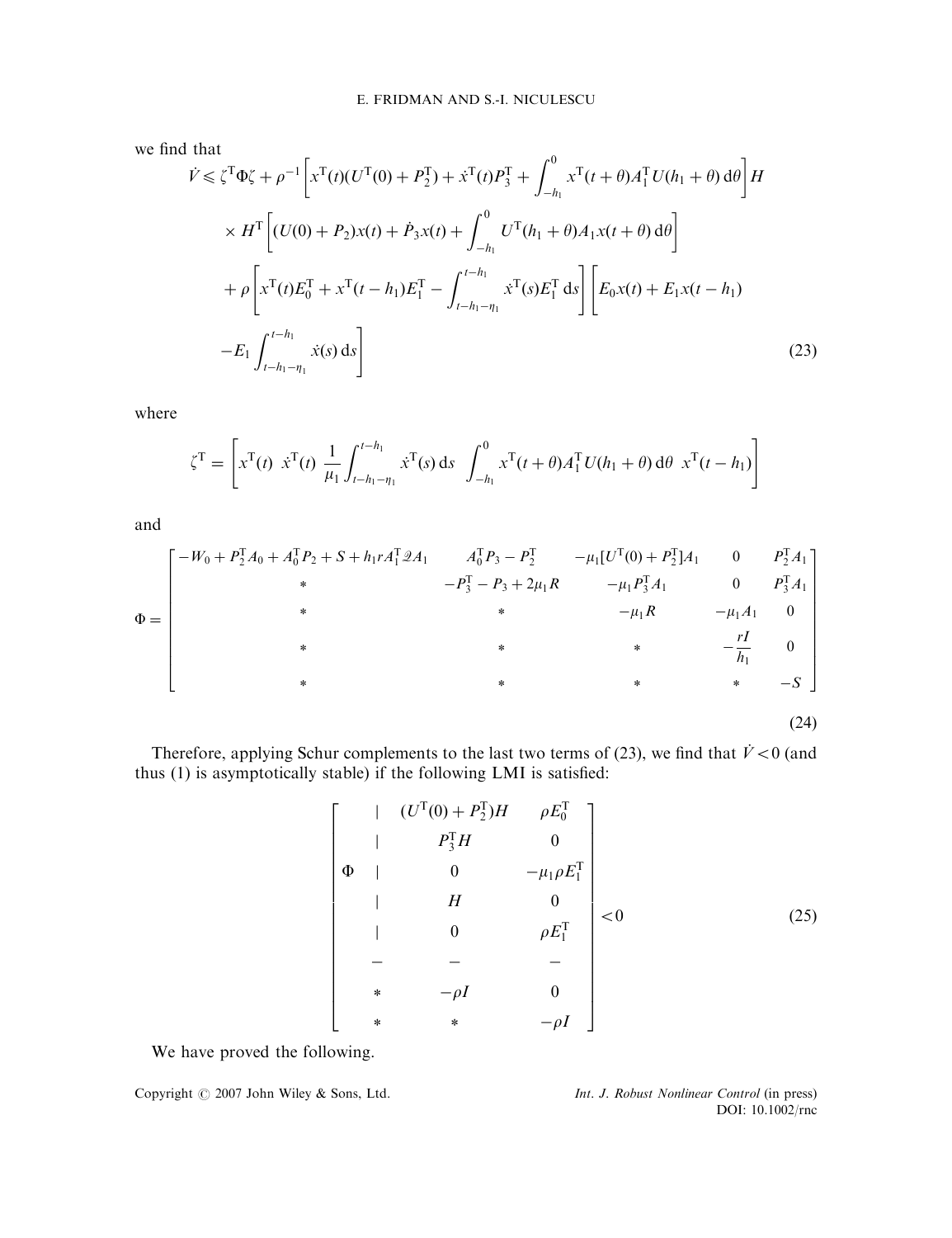## Theorem 3.1

Assume that the nominal system (5) is asymptotically stable. Given  $n \times n$ -matrix  $W_0 > 0$ . Let  $U(\theta), \theta \in [0, h_1]$  and  $\mathcal{Q}$  be defined by (8), (22). Then (1) is asymptotically stable if there exist  $n \times n$ -matrices  $P_2$ ,  $P_3$ , R, and S and scalars r and  $\rho$  that satisfy LMI (25), where  $\Phi$  is given by (24).

# Remark 3.2

For verification of the conditions of Theorem 3.1, one can compute  $U(\theta)$  by calculating the matrix  $\mathscr B$  given by (12d) and by using the relation (13).

In the case of known coefficients, where  $\Delta = 0$ , the stability condition is  $\Phi < 0$ . In the case of constant delays, we obtain the following corollary.

Corollary 3.3

Assume that the nominal system (5) is asymptotically stable and  $\eta_1 = 0$ . Given  $n \times n$ -matrix  $W_0 > 0$ . Let  $U(\theta)$ ,  $\theta \in [0, h_1]$  and  $\mathcal{Q}$  be defined by (8), (22). Then (1) is asymptotically stable if there exist an  $n \times n$ -matrix  $P_2, P_3, S$ , and scalars r and  $\rho$  that satisfy LMI:

$$
\begin{bmatrix}\n-W_0 + P_2^T A_0 + A_0^T P_2 + S + h_1 r A_1^T \mathcal{Q} A_1 & A_0^T P_3 - P_2^T & 0 & P_2^T A_1 & (U^T(0) + P_2^T) H & \rho E_0^T \\
& * & -P_3^T - P_3 & 0 & P_3^T A_1 & P_3^T H & 0 \\
& * & * & -\frac{rI}{h_1} & 0 & H & 0 \\
& * & * & * & -S & 0 & \rho E_1^T \\
& * & * & * & * & -\rho I & 0 \\
& * & * & * & * & * & -\rho I\n\end{bmatrix} < 0
$$

## 4. EXAMPLES

In the sequel, we shall consider two examples from the literature, together with some comparisons between the results obtained by using our method with respect to the existing methodologies and techniques.

Example 4.1 (Kharitonov and Niculescu [9]) Consider (1) with

$$
A_0 = \begin{bmatrix} 0 & 1 \\ -1 & -2 \end{bmatrix}, \quad A_1 = \begin{bmatrix} 0 & 0 \\ -1 & 1 \end{bmatrix}, \quad H = I, \quad E_i = e_i I, \quad i = 0, 1, \quad e_i \in R \tag{26}
$$

and with constant delay  $\tau_1 \equiv 1$ . It was found in [10] that the system is asymptotically stable for  $e_0 = 0.016$  and  $e_1 = 0.02$ . The latter bounds on the perturbations of the system matrices were less conservative than those given in [9]. The improvement was achieved due to the cross-terms which were inserted into the time derivative of the complete LKF. By applying a simpler nominal complete LKF of (7), (6), where  $W_0 = I$  and Corollary 3.2, we obtain a larger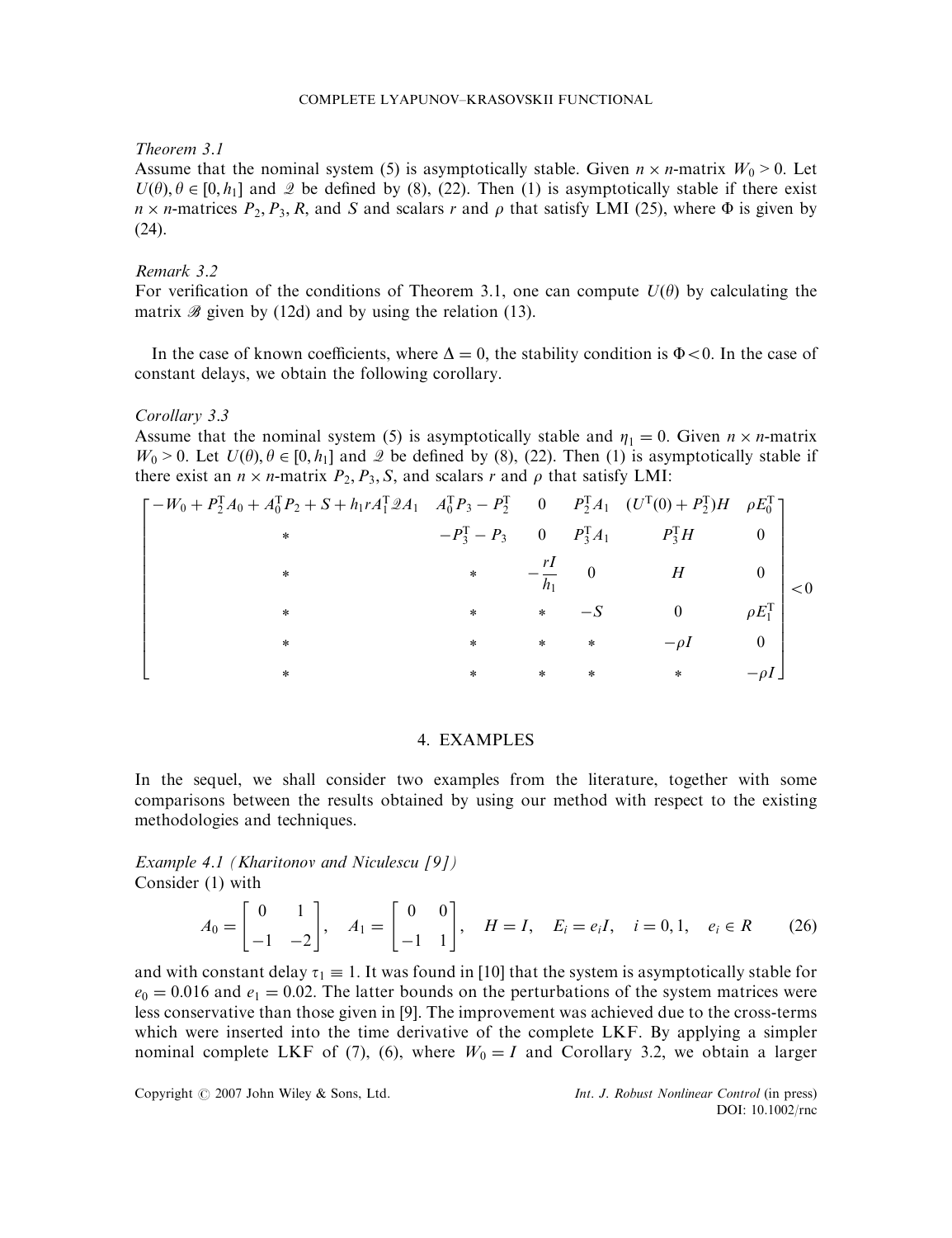stability region:  $e_0 = 0.11$  and  $e_1 = 0.11$ . For  $P_2 = P_3 = 0$  the results are more restrictive:  $e_0 = e_1 = 0.05.$ 

Considering next the case of known coefficients  $(e_0 = e_1 = 0)$  and the fast-varying delay  $\tau_1 = 1 + \eta_1(t)$  with  $|\eta_1| \leq \mu_1$ , we find that the system is asymptotically stable for  $\mu_1 = 0.14$ , which is less restrictive than [12].

Finally, in the case of uncertain coefficients with  $e_0 = e_1 = 0.05$ , we find that the system is asymptotically stable for  $\mu_1 = 0.1$ .

Example 4.2 (Kharitonov and Niculescu [11]) Consider (1) with

$$
A_1 = \begin{bmatrix} 0 & 0 \\ -0.4 & 0 \end{bmatrix}, \quad A_0 = \begin{bmatrix} 0 & 1 \\ -2 & 0 \end{bmatrix}, \quad H = I, \quad E_i = e_i I, \quad i = 0, 1, \quad e_i \in R \tag{27}
$$

which was analysed in [11]. The nominal non-delayed system (i.e. (27) with  $\tau_1 = 0$ ) is not asymptotically stable and thus the simple LKFs are not applicable. For the case of constant delay  $\tau_1 = 4 + \eta_1$  and  $e_1 = e_2 = 0$ , the following stability interval was found by the frequency domain analysis [11]:  $\tau_2 = 0$ ,  $-0.6209 < \eta_1(t) < 0.7963$ . We note that the discretized Lyapunov functional method of Gu *et al.* [7] applied to the nominal system with  $\tau_1 \equiv 4$  and  $e_0 = e_1 = 0$ does not converge for  $N \le 8$  and verification of the corresponding LMI conditions takes a lot of computer time.

Considering the case of constant delay  $\tau_1 \equiv 4$ , we apply Corollary 3.2. We find that the system is robustly stable for  $e_0 = e_1 = 10^{-3}$ .

In the case of uncertain coefficients and fast-varying delay, the conditions of Theorem 3.1 are feasible (and thus the system is asymptotically stable) for  $h_1 = 4$ ,  $e_0 = e_1 = 10^{-4}$  and for  $\mu =$ 0:0025:

#### 5. CONCLUSIONS

Stability of linear retarded type system with uncertain time-varying delays from given segments and norm-bounded uncertainties is analysed.

A new LKF construction, which was recently introduced for systems with uncertain delays, is extended to the case of norm-bounded uncertainties, where the nominal LKF (i.e. the LKF, which corresponds to the nominal system) is of the complete type. The derivative of the nominal complete LKF depends on the present state only. Similar to simple LKF, the additional terms of LKF insert the past state terms into the derivative of LKF. The state derivative terms are inserted into the derivative condition by application of free weighting matrices, which correspond to the descriptor method.

The new method treats, for the first time, systems with norm-bound uncertainties and with fast-varying delays via complete LKF method, improving and simplifying the existing methods based on complete LKF.

#### ACKNOWLEDGEMENTS

We thank the anonymous referees for the valuable remarks, which allowed us to improve the presentation.

Copyright  $\odot$  2007 John Wiley & Sons, Ltd. Int. J. Robust Nonlinear Control (in press)